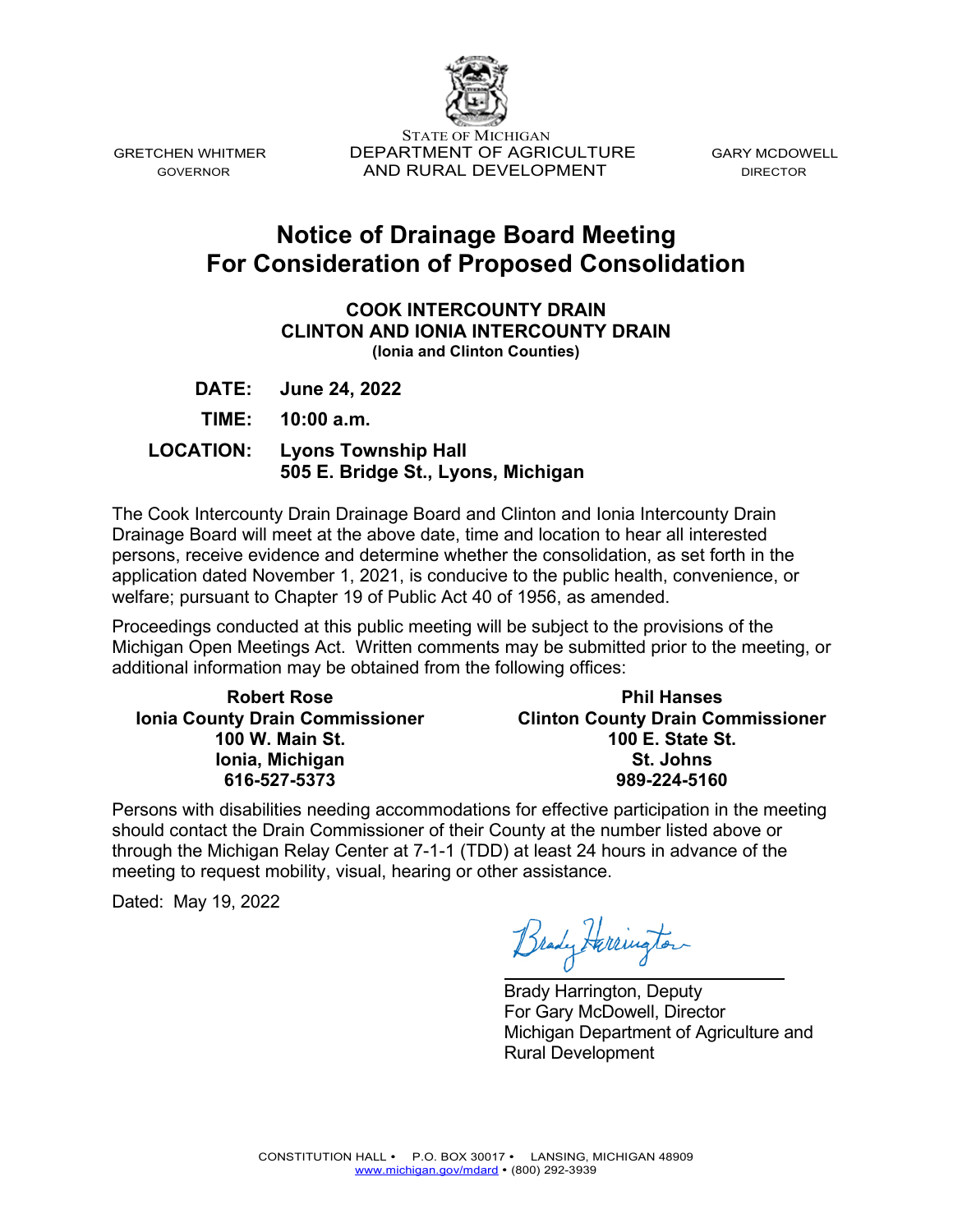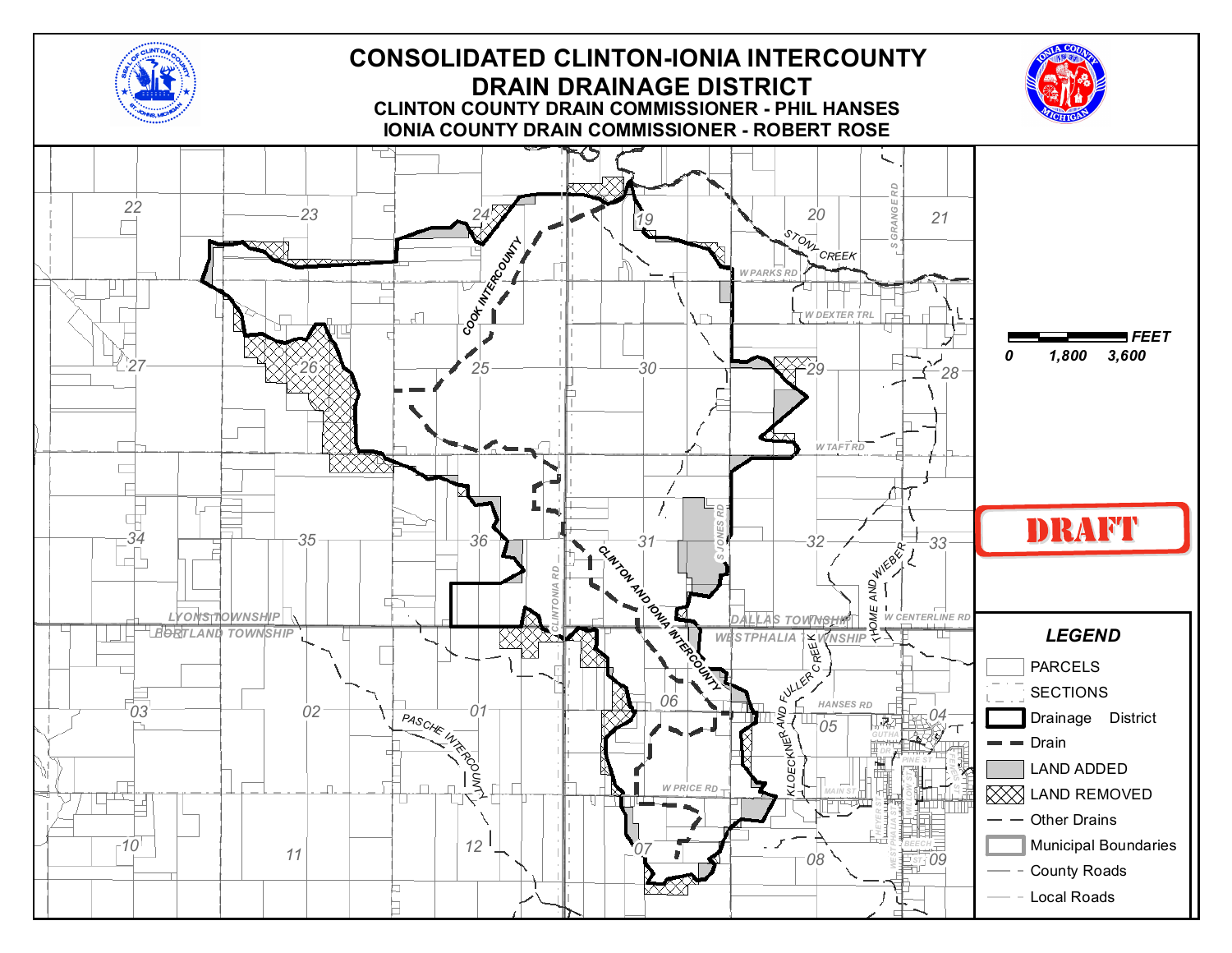**Please Sign Attendance Sheet Please Sign Attendance Sheet** 

### **AGENDA**

## **Meeting to Consider Proposed Consolidation of Drains and Drainage Districts**

### **COOK INTERCOUNTY DRAIN CLINTON AND IONIA INTERCOUNTY DRAIN**

(Ionia and Clinton Counties)

Lyons Township Hall 505 E. Bridge St., Lyons, Michigan June 24, 2022 - 10:00 a.m.

- 1. Call to Order
- 2. Introduction of Drainage Board Members

**Brady Harrington**, Michigan Dept. of Agriculture & Rural Development **Robert Rose**, Ionia County Drain Commissioner **Phil Hanses**, Clinton County Drain Commissioner

- 3. Motion to elect secretary Board Members
- 4. Approval of the agenda and meeting minutes
- 5. Reading of petition, explanation of procedures and voting rules Chair
- 6. Motion on sufficiency of the petition Board Members
- 7. Public comment and questions **(please complete a speaker card)**
	- Please state name and relation to proposed project
	- Limit comments to 5 minutes until everyone has their first opportunity to speak
	- Be specific/describe problems or desired changes
- 8. Board Members comments
- 9. Motion concerning whether or not the requested consolidation is conducive to the public health, convenience, or welfare – Board Members
- 10. Designate drain name and set apportionment between counties
- 11. Closing comments and signature of order Board Members
- 12. Adjourn